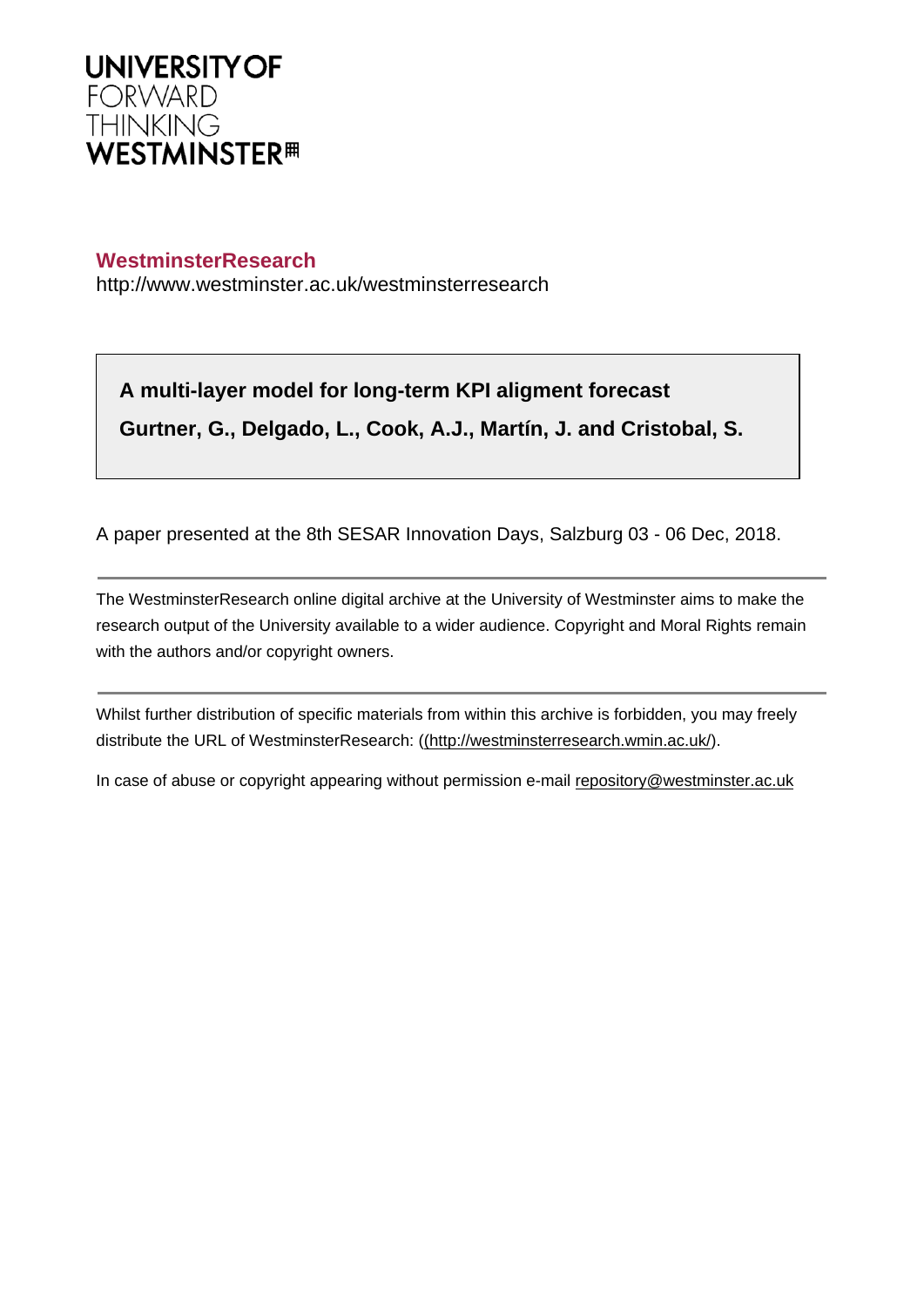# A multi-layer model for long-term KPI alignment forecasts

Gérald Gurtner, Luis Delgado, Andrew Cook School of Architecture and Cities University of Westminster London, United Kingdom

*Abstract*—This article presents a new holistic model for the air traffic management system built by the Vista project. The model studies the alignment and trade-offs of key performance indicators in the 2035 and 2050 horizons. It is based on three layers modelling the strategic, pre-tactical and tactical phases of ATM. It heavily features multi-agents, is highly data-driven, and includes highly microscopic models. It is runnable as a 'what-if' tool and has been applied to different scenarios, including longterm forecasts for 2035 and 2050. The results obtained with the model so far show clear trends, including surging emissions, an important reduction in delay uncertainty, and increases of flight plan buffers.

#### I. INTRODUCTION AND OBJECTIVES

The air transportation system is a complex system that is increasingly performance driven. Following the work of ICAO [1], SESAR has adopted and developed high-level KPIs (key performance indicators) in order to monitor its evolution and drive it in the desired direction.

One of the issues encountered is the lack of ability to forecast trade-offs or alignments between KPIs. Whilst it is clear that these KPIs are not independent, it is less clear to what extent. A difficulty often facing KPI definition is finding sufficiently simple metrics that are readily understandable.

The reason why KPIs are so intertwined is that air transportation is a complex socio-economic system with multiple levels of dynamical processes, led by multiple actors with idiosyncratic rules and behaviours. As a consequence, a change in the system can have far-reaching consequences. Several changes at the same time can be interrelated and produce unforeseen impacts. This is a typical instance of an emergent system, as noted multiple times in recent years [2], [3].

This implies that partial models might not capture overall system performance, partially because the sum of their behaviour is not the behaviour of their sum. As a consequence, holistic models are required, which usually trade a high level of detail against a better integration of several mechanisms. The Vista project has built such a model to address this issue.

Jorge Martín, Samuel Cristóbal The Innaxis Foundation and Research Institute Madrid, Spain

The model simulates typical days of operation, representing different futures, at the current (2014), 2035 and 2050 horizons.

The first period of Vista was dedicated to defining the scope of the model. In particular, the forces behind the potential changes in the system were identified (and called 'factors' in the following), using an extensive literature review. Scenarios were also defined to prioritise the simulations and obtain knowledge on the most important factors. This has been described in [4] and is only briefly recalled here. In this article, we present an overview of the full model, the methods and data used for calibration, and some examples of the results obtained.

The paper is organised as follows. Section II explains the scope of the model, the main challenges it aims to address, and the scenarios chosen to be run. Section III describes the different models, while Section IV explains how they have been calibrated. Section V presents various results obtained with the model from the different scenarios. Finally, we draw some conclusions in Section VI.

#### II. OPERATIONAL SCOPE

The Vista project is looking far in advance by trying to predict how the envisioned changes for 2035 and 2050 will likely interact. Given the extreme depth of the time horizon, Vista's aim is not to forecast exactly what will happen. Instead, Vista built a model that simulates a typical day of operations given a set of external forces (i.e., parameters that affect the system) such as macroeconomic, technological or regulatory parameters. By analysing the different indicators under different factors, Vista is able to identify trade-offs and trends across different timeframes and across different stakeholders for a given time horizon.

Five stakeholders are modelled in Vista: ANSPs, airports, airlines, passengers, and the environment. Vista considers KPIs for each of them in order to analyse the trade-offs when different factors are considered.

ANSPs are heavily regulated and have traditionally provided the full scope of air navigation services. The evolution to more performance-driven operations leads to a tendency towards the unbundling of services and technological innovation. In addition, almost all ANSPs have become engaged in one or

This project has received funding from the SESAR Joint Undertaking under grant agreement No 699390 under European Unions Horizon 2020 research and innovation programme. The opinions expressed herein reflect the authors views only. Under no circumstances shall the SESAR Joint Undertaking be responsible for any use that may be made of the information contained herein. The authors thanks DLR for their support with the  $NO<sub>x</sub>$  emission model.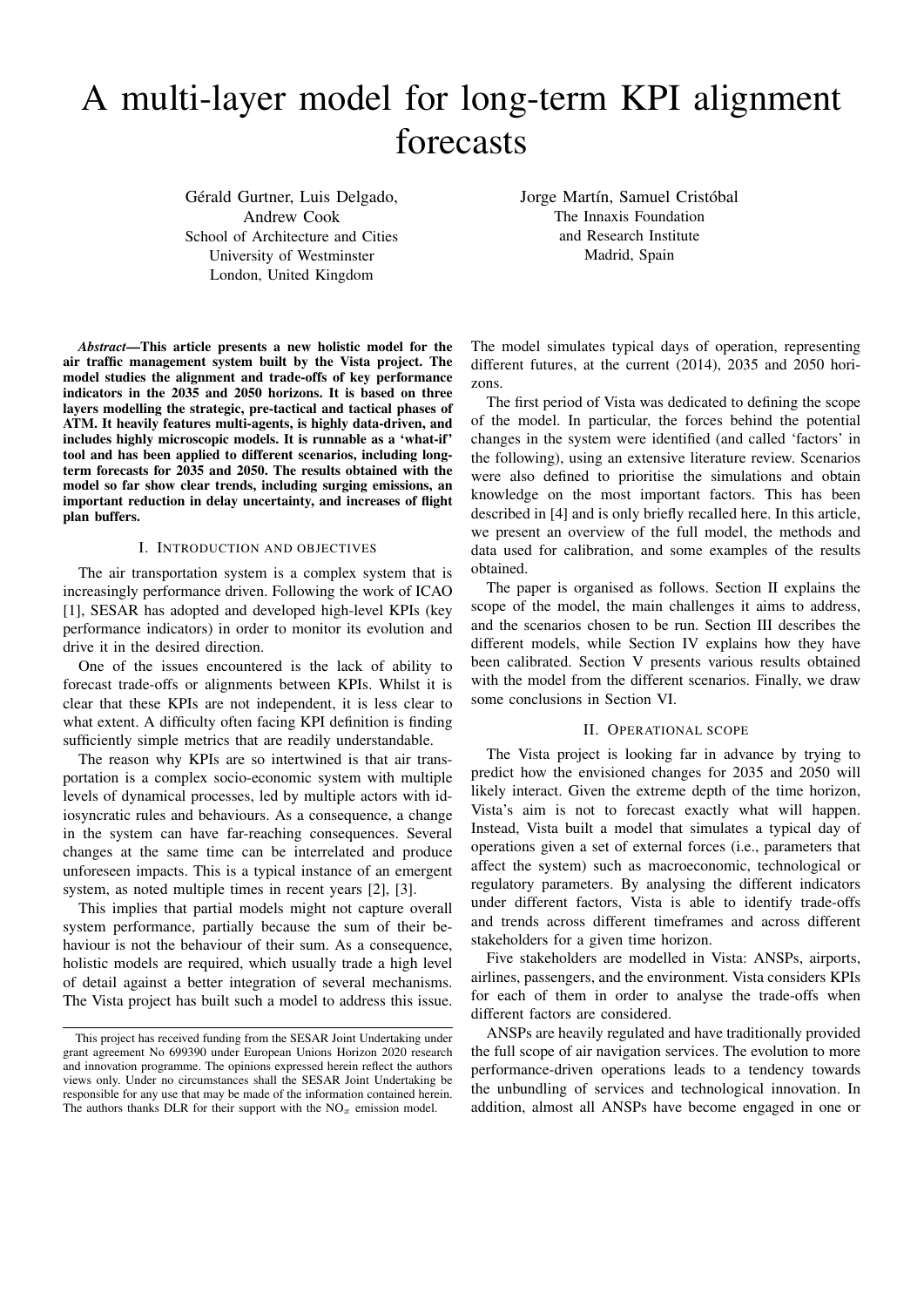more strategic alliances and industrial partnerships [5]. ANSPs are modelled in Vista as non-profit driven and, therefore, the capacity provided is based on the expected delay. The operating costs, and hence unit rates, are an outcome of these capacities and demands.

Large airports' current business models rely heavily on nonaeronautical revenues (parking, shopping, etc.) [6]. Congestion is a major issue for most, and different strategies are implemented to increase their capacity, such as soft management procedures or heavy changes in infrastructure [7], or improvements from airport expansion programmes and technological enhancements. For small airports, aeronautical revenues are more significant and low-cost, point-to-point operations are more relevant to their income strategies. The relationship between airport operations and airlines business models results in the fact that the evolution of airports relies heavily on the business models of airlines and their future traffic. A spectrum of private and public ownership exists, but nearly all are heavily regulated, in particular regarding aeronautical charges [8]. Vista is able to capture both economic (e.g., revenues) and performance (e.g., delay) KPIs for airports.

Competition among airlines is an important factor when considering future traffic evolution. Airlines are highly marketdriven as it is relatively easy to reassign aircraft to more suitable routes according to their business needs adjusting to changes in demand. Low-cost carriers (LCCs) generally have lower yields compared with 'legacy' operators. LCC expansion has mainly been based on point-to-point (P2P) strategies, aiming at higher utilisation by using a homogeneous fleet, and lower costs by using secondary airports [9]. However, more recently, some LCCs have shifted to the legacy model to some extent by opearting from primary airports or feeding longhaul flights. Legacy carriers have been forced to adapt their model by lowering their costs, sometimes trying to gain market share with an 'in-house LCC', and by unbundling services provided following an LCC approach to pricing. Vista can capture different indicators for this stakeholder at different ATM planning phases.

For the passenger, price, travel time, comfort and convenience constitute some of the factors influencing their choice [10]. The literature often defines archetypal profiles for passengers, usually taking into account socio-economics and travel purpose (often simply 'business' or 'leisure'). Some profiles have been defined by the project DATASET2050 [11] and have been loosely adopted in the Vista model. This more detailed passenger profiling allows us to model the door-to-gate and gate-to-door phases providing door-to-door metrics, in addition to more classical gate-to-gate indicators.

The final 'stakeholder' modelled in Vista is the environment. This is a passive stakeholder, regarding which interest lies on the reduction of the impact of aviation on the environment. In particular, metrics related to the emissions of  $(CO_2$  and  $NO_x)$ . At this stage, noise is not included in Vista.

The selection of scenarios run is based on a consultation, a dedicated, expert workshop and the current model's capabilities. The way scenarios are used in Vista has been explained

TABLE I EXAMPLES OF SCENARIOS SIMULATED IN VISTA.

| Scenario                                             | Short description                                                                                                      |
|------------------------------------------------------|------------------------------------------------------------------------------------------------------------------------|
| Current                                              | 'Current' situation (SEP 2014)                                                                                         |
| L <sub>35</sub> baseline                             | Baseline environment in 2035                                                                                           |
|                                                      | (slow economic growth and<br>slow technological advancements)                                                          |
| H <sub>35</sub> baseline                             | Baseline environment in 2035                                                                                           |
|                                                      | (high economic growth and                                                                                              |
|                                                      | high technological advancements)                                                                                       |
| Non-supportive 2035                                  | Using L35 baseline plus a poor emphasis on<br>environmental and passenger protection<br>and very a high price for fuel |
| Supportive 2035                                      | Using L35 baseline plus a poor emphasis on<br>environmental and passenger protection<br>and very a high price for fuel |
| L50, H50,<br>Non-supportive 2050,<br>Supportive 2050 | As per above, for 2050                                                                                                 |

in [4]. Here, only the main features are highlighted.

Scenarios are built by fixing exogenous variables to the model. In Vista, these variables are called business or regulatory 'factors', and include macro-economic considerations such as GDP, but also SESAR solutions such as free routing. These factors are gathered into sets and fixed at certain values for a given scenario.

Nine scenarios, which are presented in Table I, have been modelled in Vista. The first scenario represents the 'current' situation (2014), used for calibration and comparison. We then used two main baselines: the 'Low' baseline is built around slow economic growth and slow technological improvement. The 'High' baseline, in contrast, includes high economic growth and technological improvement.

In addition to the baseline scenarios, four factors have been selected in order to assess their impact on the system. These factors are grouped into 'supportive' and 'non-supportive' cases. Loosely speaking, the former depicts a world where passenger rights are protected, environmental issues are tackled and airlines benefit from a favourable economic situation (low price of fuel). The latter describes the opposite situation. In summary:

- price of fuel: low in supportive; high in non-supportive;
- implementation of passenger reaccomodation tools and provision schemes: 'on' in supportive; 'off' in nonsupportive;
- implementation of 4D trajectories ECAC-wide: current operations in non-supportive; fully implemented in supportive;
- price of emissions allowances: high in supportive; low in non-supportive;

Note further that  $NO<sub>X</sub>$  emissions are taxed (based on their equivalent radiative impact compared to  $CO<sub>2</sub>$ ) in the supportive case, and are not taxed in the non-supportive case.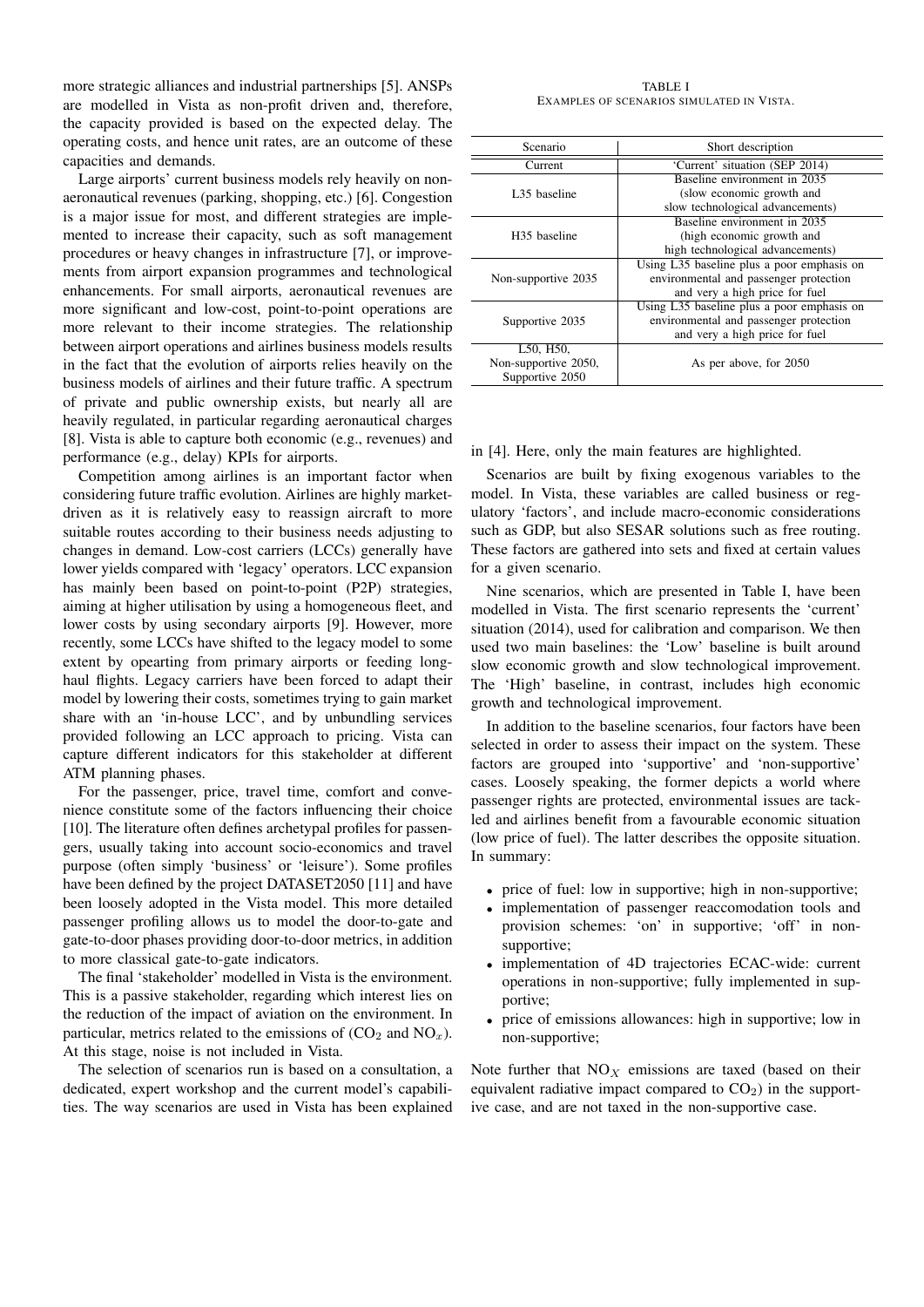

Fig. 1. Vista model

# III. DESCRIPTION OF THE MODEL

Figure 1 presents an overview of the Vista model. Vista models the three temporal phases of ATM (strategic, pretactical and tactical) for each scenario investigated, with the objective of generating a representative (busy) day of operations for each given scenario. The various factors define the scenario to be modelled. The strategic layer considers the factors and the economic environment to provide the outcome of strategic decisions made by the stakeholders, the capacities provided, demand, flight schedules and passenger flows for a typical day of operations. These flows, schedules and capacities are transformed into individual flight plans, passenger itineraries and ATFM regulations by the pre-tactical layer. Finally, the tactical layer executes the flights and passenger itineraries at a flight and passenger level, tracking the evolution of delay, passenger connections and the tactical decisions carried out by the actors. Among these layers, only the tactical one is based on a prior model, 'Mercury'. Mercury has been reimplemented and enhanced for Vista, but is based on previous models, used during the last ten years across several research projects such as POEM and ComplexityCosts [12].

One characteristic of Vista is that each layer may be executed integrated into the full model, or as a stand-alone model, which allows us to test the different phases independently, by providing the appropriate inputs.

# *A. Strategic*

*1) Economic model:* The economic model is the first block of the strategic layer. It has the task of creating appropriate levels of supply and demand in Europe based on different scenarios. The model provides a high-level view of the number of flights and passengers for each origin-destination pair.

The model is based on a common environment, in which different agents evolve. The types of agent implemented in the model are summarised below.

- Airline: one per actual airline. Used to compute and handle flights and decide if new OD pairs should be opened.
- Flight: one per OD pair (without connection) per airline. Notionally represents all the flights operated by an airline between the OD pair. Computes the marginal profit of the leg and chooses the supply (number of seats) for the next simulation turn. Also chooses between the possible flight plans based on their fuel and ATC charges costs.
- ANSP: one per actual ANSP. These set their capacities (number of controllers) based on a target delay. They then set the unit rates to have zero profit based on the expected demand.
- Passenger: one per initial origin and final destination (with connections). Notionally represents all the passengers going from 'O' to 'D' by any legitimate itinerary (see below).

Note that there are no hard-coded archetypes of agents within each type. What defines the different behaviours of the agents is their cost structure and their initial conditions (the initial network for airlines, for instance). As noted above, a (dynamic) network underlies the structure of the model, where the airports are nodes and flights are edges. In this network, passengers use collection of edges from their origin to their final destination.

Supply and demand interact in this network in an intricate way. On the one hand, the supply is leg-based. To compare the supply and demand, the latter is aggregated based on all the passengers going through this leg for this airline, for whatever itinerary (an "itinerary" is a distinct permutation of legs between a given OD pair, operated by a given alliance). The supply for the leg for this airline is given by the corresponding flight agent. A price variable attached to the leg plays an adjusting role, as we will see in the following. On the other hand, the demand reacts only to price of itineraries. These prices are thus aggregated from each leg in the corresponding itinerary.

In each turn, the agents perform a number of actions depending on their nature. See [13] for more details. In brief:

- based on the scenario, the parameters of the agents are changed;
- ANSPs predict the traffic for the round; they compute the capacity needed to be under a target delay per flight and set this value for their capacity, limited by their maximum capacity; they set their unit rate so that their profit is null;
- flights predict delay at airports, en-route (ATFM) delay, and the price of their leg for this turn; they set their supply based on these predictions and their own cost function;
- passengers take the price of the last round for each leg and sum them to form the price for the itineraries; they weight each itinerary based on their utility function (see below) and set their demand level for each of them based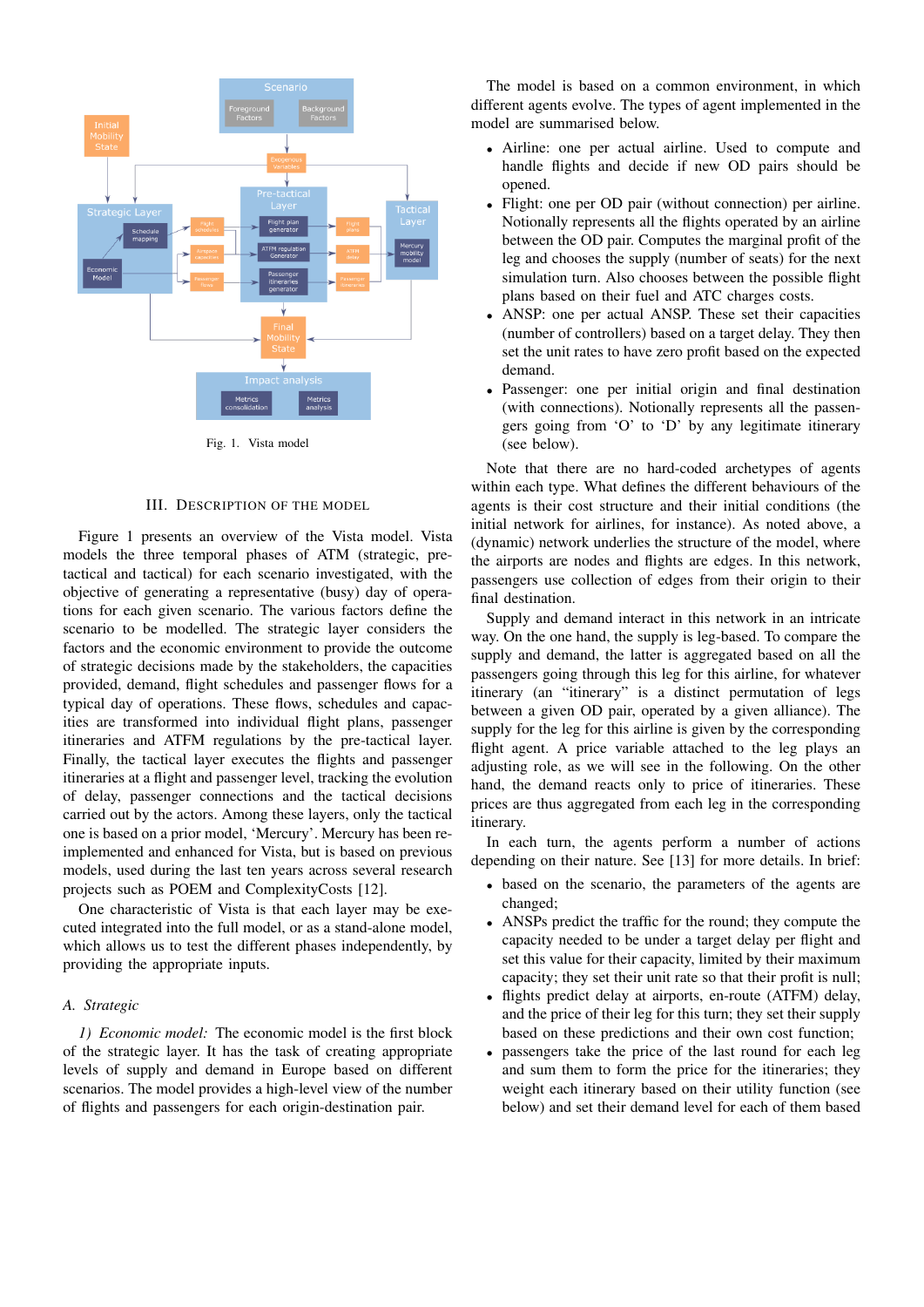on this weighting;

- demand is aggregated for each leg;
- supply and demand are compared for each leg prices evolve on each leg based on the discrepancy;
- all agents record variable values for this round, i.e., prices, delays, etc;
- a new turn is initiated.

*2) Schedule mapper:* The schedule mapper is the second block in the strategic layer. It converts the high-level flows of the economic model into individual schedules, to be used by the flight plan generator. Planning schedules based on expected demand is a highly demanding task, even at the single airline level. Airlines usually have dedicated tools for this. The complexity of assigning schedules is due to the high number of possibilities and the multiple constraints. These constraints include hard constraints such as crew, aircraft, and airport slots, plus soft constraints such as the cost of operating an OD pair. It is out of the scope of Vista to reassign completely from scratch all the schedules created by the economic model. In particular, this would imply capturing very complicated slot management behaviours from the airlines (including 'irrational' behaviours such as endowment effects). Moreover, the number of flights considered is too large to ensure a sufficiently fast, stable solution from a computational perspective. Vista simplified the problem by relying on an initial state, set to be 12SEP14 (see later).

The schedule mapper compares, for each airline, the new flow to the old one for each OD pair. If the new flows are high enough compared to the old ones, each airline tries to add a new aircraft and optimise its route so that most of the new flow is covered. If the new flows are small, it removes one of its aircraft. The airline takes crew and airport slots into account only indirectly through the possible patterns (routes) available to the new aircraft, and the corresponding turnaround times (see later, under 'Calibration'.).

More specifically, the mapper goes through the following steps:

- load data on airports, historical schedules, pattern data (see Section IV-B), and strategic flows;
- compute average travelling times between every OD pair;
- compute likely departure times;
- load the decision tree for the turnaround times;
- for each airline:
	- trim its network by removing aircraft which are in excess;
	- grow the network by adding aircraft to meet demand;
- compute the new schedules and add them to the database.

### *B. Pre-tactical*

*1) Flight plan generator:* The flight plan generator transforms OD schedules into possible flight plans. For each flight plan, an estimated operating cost is computed including fuel, en-route airspace charges and emissions costs. These operating costs are taken into consideration when prioritising the different flight plan options for each schedule. This block is based on historical (possible) trajectories and on aircraft performances.

The flight plan generator is divided into different subblocks; these are supported by historical data analysis on flight trajectories and aircraft performance, as summarised below.

- Route generator: for each scheduled OD pair, a set of possible routes is computed. These routes are based on the clustering of historical routes. If the OD pair does not exist in the historical dataset, new routes are estimated.
- Trajectory generator: for each route of each schedule, a possible trajectory is computed including, *inter alia*, climb, cruise and descent distances, selected altitudes, air speeds, estimated fuel usage and average cruise wind. A trajectory optimiser could have been used to generate the different flight plans. However, with that approach idealised optimal trajectories would have been obtained. Instead, in Vista, the trajectory generator relies on historical data on flight plans and aircraft performance (BADA), thus obtaining realistic trajectories.
- Flight plan generator: computes, for each trajectory, its estimated direct operating costs: en-route airspace charges, cost of fuel and emissions. The en-route airspace charges are computed modelling the 39 regions managed by EUROCONTROL CRCO plus the airspaces of Egypt, Belarus, Morocco, Uzbekistan and Ukraine. Other surrounding countries which might follow different charging schemes are also modelled: Algeria, Iceland, Russia, Tunisia. This ensures that the cost of all trajectories is estimated accurately.
- Flight plan selector: the trajectory generator produces as many trajectories as exist for the OD pairs. However, the tactical layer requires a flight plan per schedule: this is also required by the ATFM regulation generator to estimate the demand on each ANSP and, from this, the probability of having an ATFM regulation. Airspace users often change their flight plan prior to departure as a function of the tactical situation. These tactical changes to the flight plans cannot be decided at the pre-tactical layer. For this reason, the flight plan selector prioritises all the flight plan options of the flights based on their operating cost. A logit rule, which considers the cost of fuel, of airspace charges and of emissions is used to estimate the probability of selecting a specific flight plan, in a similar manner to the airline computing the cost of the flight plan in the strategic layer.

All the blocks of the flight plan generator might be affected by the various factors of the environment. For example, the length of the routes used by the route generator will be affected by the introduction of free routes.

*2) ATFM regulation generator:* The ATFM regulation generator estimates the probability of being affected by ATFM regulations and the corresponding amount of delay. As presented in Figure 1, the input of the ATFM regulation generator is the capacity of the ANSPs (for the scenario to be processed, and for the baseline 2014 case) and the traffic (demand of the scenario to be processed, and of the baseline 2014 case).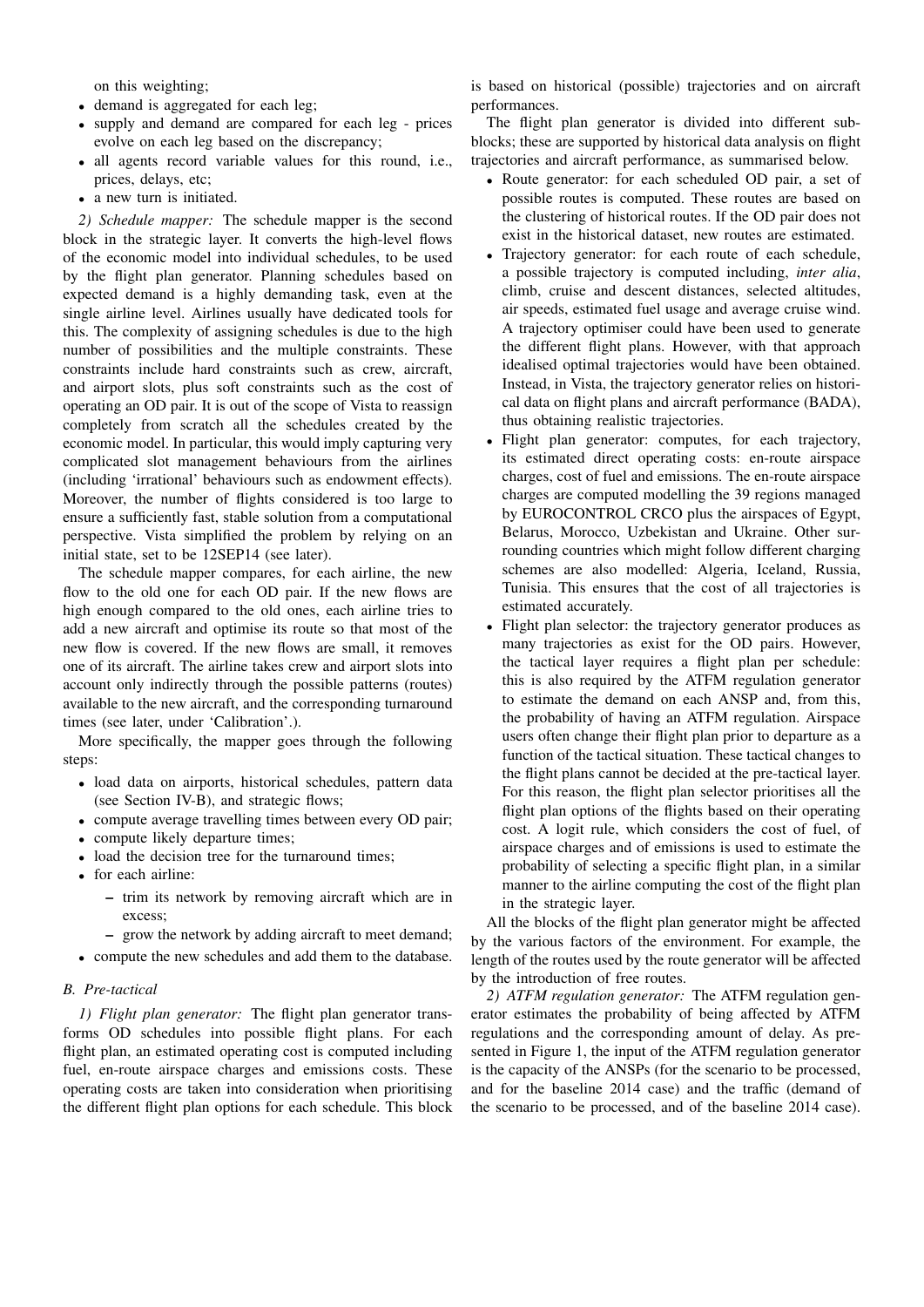The ATFM generator thus requires the outcome of the flight plan generator (and flight plan selector) and the 2014 demand and capacity, in order to be able to compute the variation of demand and capacity with respect to the 2014 baseline case, which is used as a reference.

ATFM regulations are divided between regulations due to capacity issues (i.e., regulations flagged as "C", being implemented by an FMP) and all the other regulations. It is assumed that regulations due to capacity are affected by the demand on the ANSP, while the regulations that are not due to capacity remain homogeneous across the ECAC region. This assumption allows us to modify the probability of having ATFM delay due to the demand expected at different ANSPs and their expected capacity, while maintaining delay, which is not directly linked with capacity/demand imbalances (e.g., regulations due to weather). From historical data (analysis of AIRAC 1313-1413), regulations due to capacity represent 43.3% of all the regulations issued, followed by weather as the main causes. Weather, by its nature, might occur at wider locations across the ECAC and might not be related directly to demand.

*3) Passenger itinerary generator:* The strategic layer generates the passenger flows and flight schedules (including their aircraft type and number of seats available). The objective of the pre-tactical layer is to transform the flows of passengers into individual itineraries, i.e., to assign the passengers to specific flights. This is done in a three-stage process:

- computing the possible options available for the passengers in each flow;
- optimising the assignment of passengers among their options considering aircraft capacities and minimum connecting times at airports;
- creating additional passengers' itineraries to ensure that the load factors of the aircraft are realistic;
- assigning which passengers are 'premium' and which are 'standard' (which features in passenger reaccommodation rules in the tactical layer).

# *C. Tactical layer*

The tactical layer models delay propagation between flights and the adaptability of the system during disruption (cancellations, background and foreground delay) and with limited resources (e.g., airports and en-route capacity). The modelling is performed both per flight and per passenger to allow us to capture both flight and passenger indicators. The model used for the tactical layer is the Mercury event-driven simulator, as introduced earlier. One of the characteristics of this tactical model is its door-to-door capabilities. Passenger types are disaggregated into more detailed profiles (e.g., 'environmental traveller', 'culture seeker') and mapped to different transport choices regarding access/egress to/from the OD airports.

There are various feedback loops considered in this layer. One example is the expected arrival time of flights, which is updated to the airline several times during the simulation. The airline operator can use this information to adjust the behaviour of outgoing connecting flights, for example, by

waiting for connecting passengers. Several airline costs are considered during the simulation: fuel, emissions, CRCO, crew, maintenance and passenger delay costs. Those have an impact on the behaviour of the system such as when selecting the flight plan.

The tactical layer simulation is a sequence of two processes: the gate-to-gate simulation and the door-to-door simulation, which are executed for each flight. This requires information from previous layers, such as the flight schedules, flight plan options, airspace data and passenger itineraries, but also some other inputs, such as connecting times for passengers and taxi times for flights at different airports.

# IV. CALIBRATION

The full calibration of the model required substantial data acquisition and analysis. In the following, we highlight the main sources and the main steps carried out. For current operations, the model is calibrated based on a day of traffic (12SEP14) selected due to being a busy, nominal day (e.g., not disrupted by industrial actions or severe weather events).

#### *A. Input data*

One of the main characteristics of the Vista project is the of use different sources of data to inform the model. The main data source is EUROCONTROL's DDR data [14]. The data were used extensively, in particular to:

- set the initial state of the economic model;
- extract the distribution of delays for airports and ANSPs, which helped to:
	- infer delay-traffic relationships (for airports);
	- perform a mean-variance analysis on airport delay;
	- perform an analysis of ATFM regulations;
- compute the length of trajectories in each ANSP's area;
- cluster possible routes between origin and destination airports;
- model flight plan preferences (flight level and speed requests);
- model flight trajectories (characteristics of climb and descent phases);
- estimate average wind distributions between regions by comparing ground speed with requested air speed.

Other flight-related data have been used, in particular the BADA 4.2 model in order to estimate fuel consumption, both in the planning (pre-tactical) and executive (tactical) phase.

Since DDR data is flight-centric, we used other sources of data to compute passengers' information. We used a mixed database from global distribution system and IATA ('PaxIS') data to obtain detailed information on passengers' itineraries for 12SEP14, including the fare price and the class of the passenger. Passenger itineraries are also based on previous computations from the ComplexityCosts project [12]. Passengers elasticities have been sourced from the literature ( [15] for price and income, and [16] for frequency). To estimate the increase of passenger income and thus the increase in demand, we used projections on future GDP from [17]. These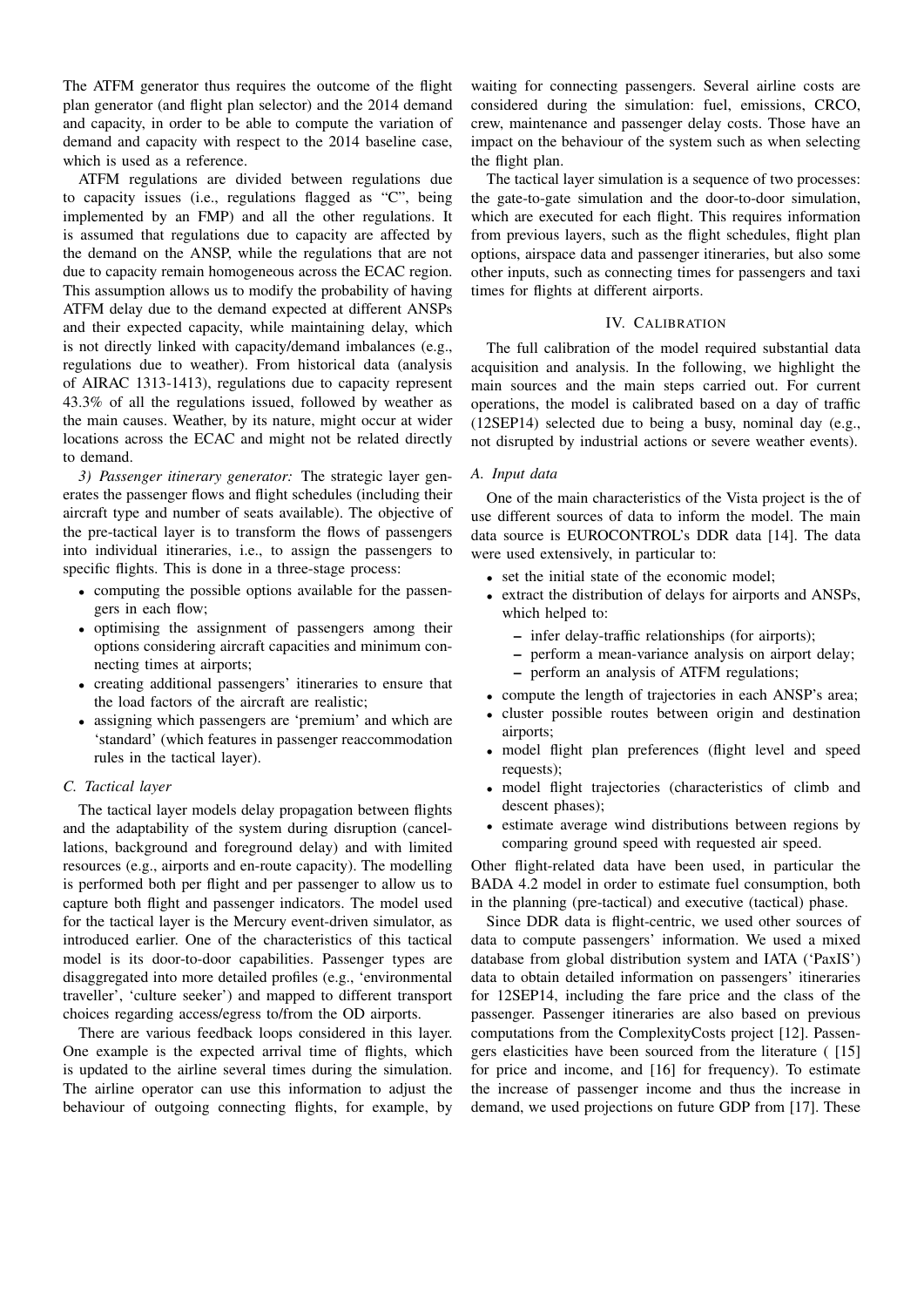projections have been extrapolated for some countries, using decreasing growth over time.

In order to build the available itineraries, Vista also used data relating to airline alliances and partnerships. To simplify the model, we considered that the flights of any airline in a partnership (or alliance) can be used in combination with any other flight from the partnership or airline to create a valid itinerary.

In order to estimate the different operational costs of the airlines, we used the computations of [18]. This includes both strategic (planning, buffer) and tactical (delay) costs, and is used as a standard reference, e.g. by the Performance Review Body to estimate the cost of delay.

Some financial data have also been used for airports. In particular, we used these data to estimate their costs and the landing and departure fees for the airlines.

For the ANSPs, we used only the assumption that they were supposed to be at zero profit and that they have to be under a target value for their delay per flight. Using the initial delays, we are able to compute some efficiency metrics for them (cost per unit of capacity). This efficiency is then changed based on the different scenarios considered.

Other data sources have been required in order to model the distribution parameters for the different flight and passenger phases such as taxi times (CFMU datasets [19]), minimum turnaround times (estimated in previous projects [12]), minimum connecting times [12] and non-ATFM delays [20]. Door-to-gate and gate-to-door modelling relies on distributions calibrated in the DATASET2050 project [21].

#### *B. Calibration analyses*

Various analyses were performed to calibrate the model. The most important are highlighted here. Firstly, several linear and non-linear regressions have been performed to examine pairs of variables. For instance, the link between the mean delay at an airport and the level of traffic has been established using linear regression over different time windows and at different airports. The standard deviation of delay (i.e., the unpredictability in the model) has been computed using correlation analysis between the mean delay and its standard deviation. This analysis has produced some interesting results *per se*, for example that mean delay is more correlated with traffic when the traffic is high at the airport.

To choose among a small number of routes, we used a clustering algorithm (kernel density estimation) on each OD pair to reduce the number of potential routes. The algorithm then chooses the flight level, flight speed, and climb and descent times. This is done by classifying the different possible values per type of aircraft and flight plan distance. The result is that individual flights have highly specific trajectories, but still compliant with the typical features observed in the data.

Similarly, the probability of having a regulation based on the time of the day, the ANSPs the flights are crossing, the capacity of the ANSPs, etc, is computed based on historical data. Different adjustments have been tested on the probabilities to adjust them with macroscopic quantities, such as delays.



Fig. 2. Strategic averages of microscopic metrics for flights

Possible itineraries for passengers are directly computed based on alliance structures and historical itineraries. However, the itinerary generator also needs some calibration regarding the number of connecting passengers and the load factors of the aircraft. This is done by generating new itineraries to ensure that load factors are within target windows.

Calibration was also performed to assure realistic schedules for the additional flights created by the economic model. We first used a pattern analysis to study which kinds of sequences of airports the aircraft were following. We then predicted, for a given pattern, the initial time of departure of the first aircraft and all the subsequent times during the day. This was done by using a classification and regression tree (CART) trained on a month of data, with five predictors.

#### V. RESULTS

In this section we show only a selection of the results. The deliverables [22] and [13] present further results, in which the impact of some parameters are explored more systematically. In particular, the important factor of the price of fuel is analysed in detail. Very different values of the price have been tested. The results indicated that airlines are greatly impacted by the price of fuel, but also that they transfer part of this extra cost to the passengers, which moderates the increase in traffic. This has a positive impact on the environment and is added to the benefits arising from flights using less fuel-intensive routes. Dedicated papers, with different focus areas regarding the results, are also planned.

#### *A. Strategic*

The strategic layer outputs more than 60 microscopic metrics, counting only average values. In Figure 2 we show the value of several flight-centric metrics in different scenarios.

The graphs compare different metrics in three scenarios: the current, the 2035 'Low' baseline and the 2050 'Low' baseline. It is interesting to observe that the total operational cost per flight increases in 2035 but decreases again in 2050. The increase is mainly driven by the cost of fuel, which increases significantly in 2035. This is mainly due to the shift to the use of larger aircraft in the future, as also reflected in 'size' metrics, such as average passengers per flight. This increment in size also implies higher costs of maintenance and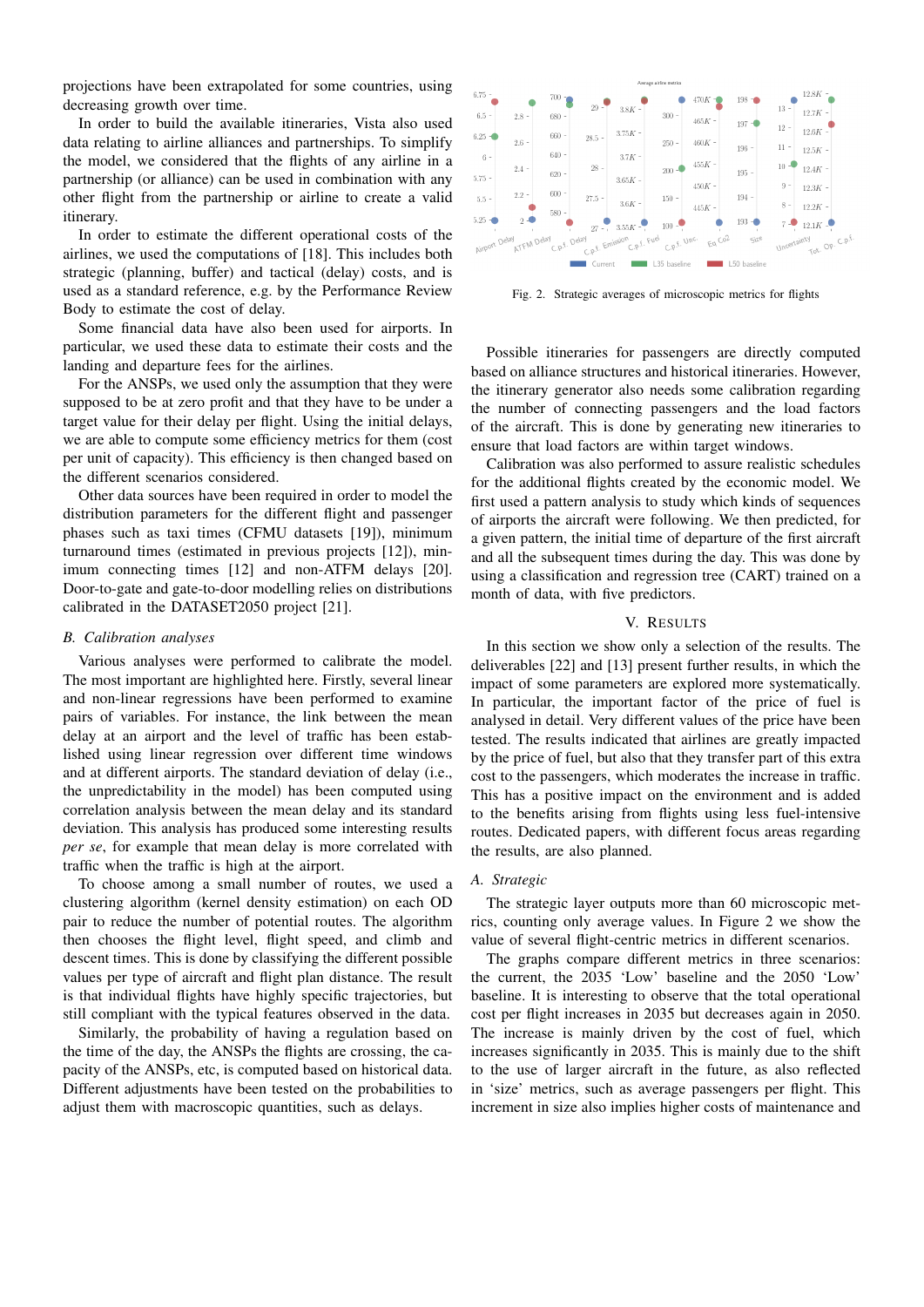

Fig. 3. Pre-tactical average flight plan metrics



Fig. 4. Tactical average flight metrics

higher crew costs. Due to increases in particular in airport fees and various technological improvements leading to flat fuel consumption, the operational cost decreases between 2035 and 2050. It is also interesting to note that the share of the uncertainty in the cost of delay decreases rapidly, due to the implementation of various SESAR solutions.

Airport delay increases monotonically from the current situation, to 2050. This is mainly due to the vast increase of traffic and the inadequacy of the airport capacity increase during the same period. This situation is in fact much worse in the 'High' scenarios (not shown here), since demand increases much faster than in the 'Low' ones. Note also how ATFM delay behaves: from a sizeable increase between the current situation and 2035, to sharp decrease in 2050. This is due to the fact that demand increases substantially before 2035, whereas technological improvements do not support efficiency to catch up with it. Across the whole period, the growth in traffic is smaller and the gains in efficiency much higher, which leads to smaller delays.

#### *B. Pre-tactical*

Figure 3 presents the results for the flight plan indicators computed pre-tactically. It is interesting to compare them with the strategic results. We can observe that the flight plan distance increases for all the 2035 and 2050 scenarios driven by an increase in OD distances. This increment in distance is aligned with an increment in fuel usage. The average enroute airspace charges tend, however, to decrease over time as ANSPs set a lower unit rate. The increment in OD distance, followed by a reduction in the corresponding trajectory lengths due to SESAR improvements, leads to an increment in the average buffer time.

### *C. Tactical*

We show in Figure 4 some metrics obtained from the tactical layer. In terms of delays, the model depicts a positive picture. Arrival delays decrease monotonically. In particular, reactionary delays, the main delay drivers, decrease significantly. This result is in contradiction with some results obtained for the strategic layer. Interestingly, it points to an important inner mechanism of the model. For a given OD pair, the gate-to-gate time decreases due to various improvements in ATM (e.g., free routing). This is associated with higher buffers for the flights as they are based on historical schedules that we did not modify. These additional buffers lead mechanically to a decrease in the average reactionary delay. Note that the economic model assumes that buffers will be adjusted and therefore reactionary delay would be similar to historical levels. This leads to discrepancies in the estimation of delay at the strategic and tactical levels. Agents may decrease their buffers in the future to benefit from more efficient OD times. However, the extent of this buffer reduction is complicated and depends on the business model of the airline. This could be an interesting line of research for the future.

The gate-to-gate time does *not* decrease on average, because airlines tend to operate longer routes in the future. This is reflected in higher fuel consumption and fuel costs in 2035. In 2050, gains in efficiency are sufficient to decrease fuel consumption, even with heavier aircraft and longer routes operated.

#### *D. Key performance indicators*

In Figure 5 we show some key metrics for stakeholders and for the most complex scenarios, showing the baseline, 'Supportive' and 'Non-supportive' scenarios.

Overall, in both scenarios, over the period we observe smaller costs of delay for the airlines, partly driven by smaller costs of uncertainty. This is mainly due to reactionary delays decreasing, as noted above, this being in turn due to larger buffers. The situation is also quite positive for passengers: lower fare-to-income ratios, at least in the supportive scenario, and shorter door-to-door times. The situation is less positive for the environment. We predict a great increase in the total emissions in the future. This is mainly driven by the increase in traffic, but is also due to airlines using heavier aircraft and operating longer routes. Note that the model did not include any gains in efficiency due to better aircraft design (or switches to alternative power sources), so there is some scope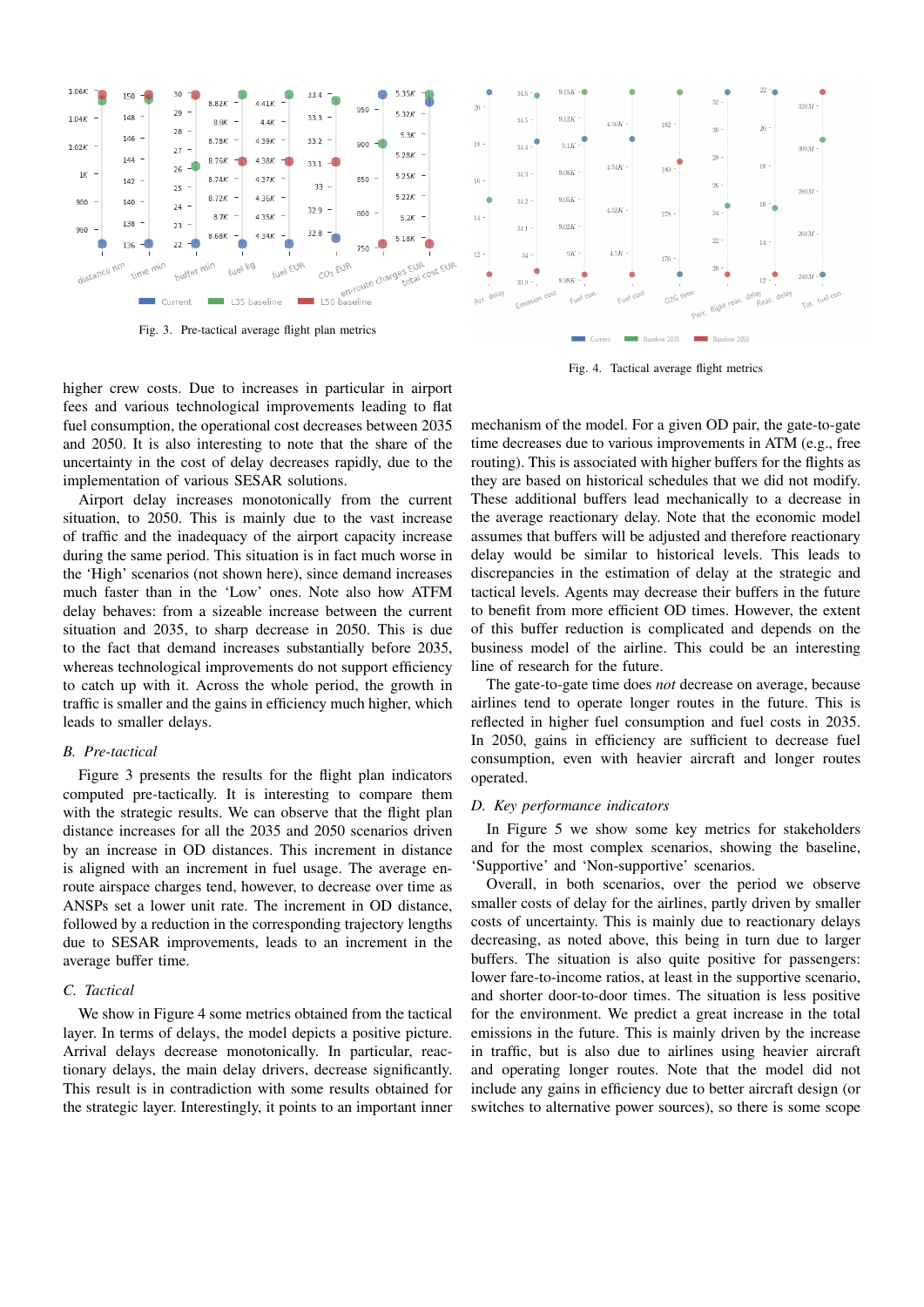

Fig. 5. Key indicators for stakeholders by scenario. From left to right: cost of delay per flight; cost of delay uncertainty per flight; reactionary delay per flight; buffer per flight; total equivalent of CO2 emissions; fare-to-income ratio; door-to-door travel time; ANSP revenues.

for improvement here. It is also interesting to track ANSPs' revenues, even though they are not an indicator *per se*: the ANSPs are not in competition in the system and they are profit neutral.

# VI. CONCLUSIONS AND FUTURE WORK

The Vista project built a holistic model in order to capture high-level alignments and trade-offs between key indicators. The model is composed of three layers, aligned with the strategic, pre-tactical, and tactical ATM phases.

The core of the strategic layer is the economic model, which allows us to capture complex feedback loops in the supply and demand interplay within the system. It is highly granular compared to standard economic models, using more than 45k interactive agents with their own objective functions and imperfect behaviours to build estimations of key features of potential futures. In particular, the model is able to capture hub vs. point-to-point competition, without assuming prior archetypes for the agents. The pre-tactical layer is heavily based on historical data analysis and allows us to efficiently sample them to produce likely flight plans. The tactical layer is able to use these to execute a typical day of operations, including details at the passenger level in a door-to-door context.

The model has been run on several scenarios, carefully built on various sources of data to represent various potential futures. In particular, scenarios including two degrees of support to the system have been chosen to highlight potential inconsistencies and side-effects.

The results show that the model is able to describe a wide array of metrics at the same time. The strategic layer predicts moderately higher delays, a decrease in delay uncertainty, but overall increasing operational costs. This is partly due to airlines operating longer routes with heavier aircraft. Specific ANSPs' revenues and flight plan characteristics are captured by the pre-tactical layer including an increase in flight-plan buffers. The tactical layer shows that the increase in buffer times translates into smaller reactionary delays. This calls for a more detailed study of the interactions between the layers.

Vista was originally envisioned with an additional 'learning loop' block, which would extract information from the tactical

and pre-tactical layers and feed them back to the strategic layer. This would have allowed for a better alignment between the layers, even if one of the features of the model is indeed to have different levels of information between different blocks, as is the case in reality (when tactical execution needs to be thoroughly - but imperfectly - analysed to feed the strategic view of an airline, for example). This loop has not been built in Vista, but is an open possibility for the future of the model. In particular, it could use one of the multi-agents' learning paradigms which have recently been developed. The modular nature of the model also renders it open to future development and the flexible data input structure allows ready modification of the scenarios.

Another area of consideration concerns the sensitivity of the model to initial conditions and parameters. Whilst an analysis of the impact of various parameters has been performed, a more systematic approach is needed in order to fully explore the behaviours of the model(s), in particular the economic model.

As it is, the model can be used to produce high-level results on the potential trade-offs for the future of the ATM system. As highlighted, some system modifications tend to improve part of it and degrade others (e.g. with regard to the environment). Such quantitative analyses can be used to support evidence-led policy making.

#### VII. ACKNOWLEDGEMENTS

We thank the Deutsche Zentrum für Luft- und Raumfahrt (DLR) for kindly providing confidential formulae and valuable advice for the evaluation of emissions impacts, based on [23].

#### **REFERENCES**

- [1] ICAO, "Manual on global performance of the air navigation system (Doc 9883) Ed. 1," Montreal, 2009.
- [2] S. Bouarfa, H. Blom, Curran, and M. R., Everdij, "Agent-based modeling and simulation of emergent behavior in air transportation," *Complex Adaptive Systems Modeling*, vol. 15, no. 1, 2013.
- [3] H. Blom, A. Cook, F. Lillo, R. Mantegna, S. Miccichè, D. Rivas, Vázquez, R., and M. Zanin, "Applying complexity science to air traffic management," *Journal of Air Transport Management*, no. 42, pp. 149– 158, 2015.